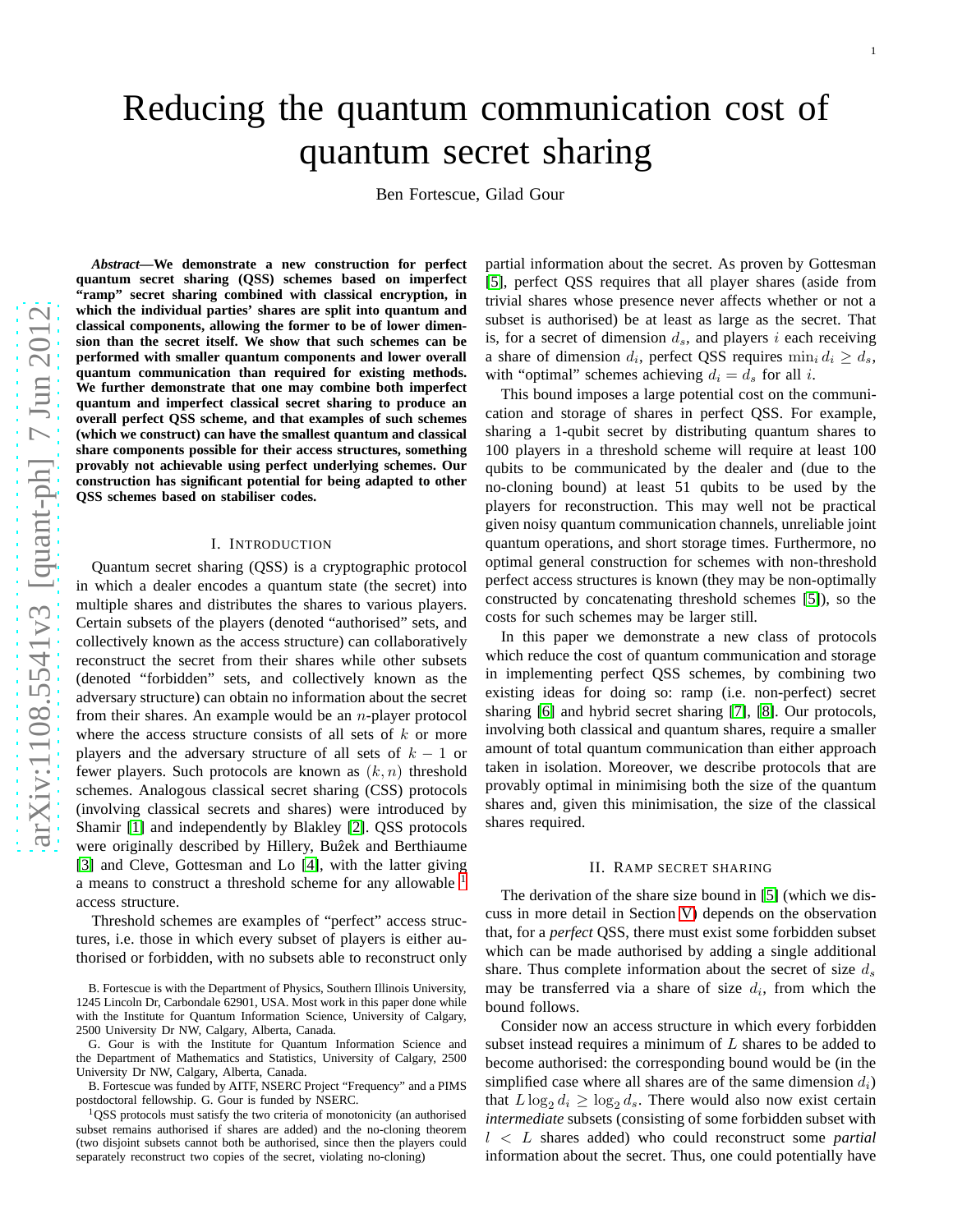smaller shares (encoding e.g. an s-qudit secret into shares of size  $s/L$  qudits), but at the cost of some security; there will be some information leakage to subsets who are not authorised.

Such schemes are known as "ramp" secret sharing and were originally proposed for CSS [\[9\]](#page-7-8), [\[10\]](#page-7-9) for which an analogous share size bound exists (and can lead to very large data storage requirements for perfect schemes), and one can formalise whether or not such leakage is tolerable by considering a computationally-bounded adversary. Ramp QSS (RQSS) schemes have received relatively little attention in the literature, but a construction has been given by Ogawa et al. [\[6\]](#page-7-5) for all allowable  $(k, L, n)$  threshold access structures i.e. where subsets of  $k$  or more players are authorised, those of  $k - L$  or fewer are forbidden, and those of  $k - l$  ( $l < L$ ) are intermediate (so a perfect threshold scheme in this notation has  $L = 1$ ). Furthermore, the construction of [\[6\]](#page-7-5) is optimal in that it encodes a secret of  $L$  qudits into shares of a single qudit (though we note that, like the protocol of [\[4\]](#page-7-3) upon which it is based, this protocol additionally requires the qudit shares to be of prime dimension  $d \geq n$ , and hence not all ramp threshold schemes are covered by this construction).

#### III. HYBRID SECRET SHARING

In addition to being applicable to perfect schemes only, the share size bound for QSS does not require that every share be a quantum system i.e. some shares can potentially consist partly or solely of *classical* information. While strictly speaking such shares can still be regarded as quantum systems and must still obey the size bound, they would clearly have great practical advantages, since classical information is far easier to communicate, store and process, and they would allow QSS schemes to involve players with no ability to handle quantum states. Such schemes can be implemented through combining QSS with classical encryption.

In the well-known quantum teleportation protocol [\[11\]](#page-7-10), Alice transmits an unknown quantum state  $\psi$  to Bob (with whom she shares a maximally-entangled state) via a local measurement on her joint quantum system followed by the transmission of some classical information  $C$  to Bob (who then performs a state reconstruction conditioned on C). Bob's local quantum system can therefore, immediately prior to receiving the information, be represented as being in some mixed state  $\rho_B$  which must be independent of  $\psi$  due to the no-signalling theorem, but from which, in combination with  $C$ ,  $\psi$  can be reliably obtained. In other words, one can consider  $\rho_B$  as being the state  $\psi$  securely encrypted using a classical key C. Specifically, it follows from the teleportation protocol that one can securely encrypt a quantum state of dimension  $d$  using a classical key of  $2\log_2 d$  bits (which has also been shown [\[12\]](#page-7-11) to be the minimum key size required), via the basis-state encryption:

<span id="page-1-4"></span>
$$
|j\rangle \to \omega^{jl}|j+k \text{ mod } d\rangle \tag{1}
$$

where  $\omega = e^{\frac{2i\pi}{d}}$  and the two values  $\{k, l\} \in \{0 \dots d\}$  (chosen at random and thus independent of the original state) constitute the classical key (CK) for the encrypted quantum secret (EQS).

Such encryption can be exploited in QSS, as demonstrated in [\[3\]](#page-7-2), which effectively described (in terms of teleportation) a scheme in which the dealer sends one player the EQS and the other the CK. Neither player alone has any information about the secret but together they may reconstruct it, thus constituting a perfect  $(2, 2)$  threshold scheme in which one share is the size of the secret but the other is wholly classical. Though not discussed in terms of communication cost in [\[3\]](#page-7-2), this halves the amount of quantum communication required vs. a standard optimal QSS.

This idea was generalised by Nascimento, Mueller-Quade and Imai [\[7\]](#page-7-6), who considered the case of such "hybrid" QSS (HQSS) schemes where the EQS and CK are separately encoded using QSS and CSS schemes respectively, and then the classical and quantum shares distributed to the players. They gave a general construction for hybrid schemes; we rephrase its specific application to the case of threshold schemes in the following lemma.

<span id="page-1-3"></span>**Lemma 1.** [\[7\]](#page-7-6) A hybrid  $(k, n)$  threshold QSS can be constructed using only  $(2n - 2k + 1)$  fully- or partly-quantum shares with the remaining shares fully classical.

*Proof:* The construction consists of the dealer classically encrypting the secret, dividing the EQS among a subset of  $n_q \leq n$  players using a  $(k_q, n_q)$  QSS, and the CK among all *n* players using a  $(k, n)$  CSS (so some players have both classical and quantum shares). Thus  $k - 1$  or fewer players will have no information about the CK and hence none about the secret (irrespective of any quantum shares they may also have). *k* or more players will be able to reconstruct the CK but we further require that they be able to reconstruct the EQS, and hence have  $k_q$  or more quantum shares. k players will have a minimum of  $k - (n - n_q)$  quantum shares, hence we require

<span id="page-1-0"></span>
$$
n_q - k_q \ge n - k. \tag{2}
$$

To satisfy no-cloning, we additionally require

<span id="page-1-1"></span>
$$
n_q \le 2k_q - 1. \tag{3}
$$

From [\(2\)](#page-1-0) and [\(3\)](#page-1-1) we obtain

$$
n_q \ge 2n - 2k + 1\tag{4}
$$

and minimising  $n_q$  by setting  $n_q = 2n - 2k + 1$  we achieve the result. Note that due to no-cloning  $n \ge (2n - 2k + 1)$ and hence in general this construction reduces the number of quantum shares required vs. a non-hybrid scheme.

Some observations about this protocol: we note that for  $n_q = 2n - 2k + 1$ , it follows from [\(2\)](#page-1-0) and [\(3\)](#page-1-1) that

<span id="page-1-2"></span>
$$
n_q = 2k_q - 1 \text{ and } (5)
$$

$$
n_q - k_q = n - k.\tag{6}
$$

for which there is only one solution for given  $(k, n)$ . That is, in this construction, the optimal underlying QSS scheme is that with the unique access structure that both saturates the nocloning bound (we will refer to such schemes as "boundary" schemes) and satisfies [\(6\)](#page-1-2). For an initial  $(k, n)$  boundary scheme, then, the optimal underlying QSS scheme will simply have a  $(k_q = k, n_q = n)$  structure. Hence the construction of Lemma [1](#page-1-3) can only reduce the number of quantum shares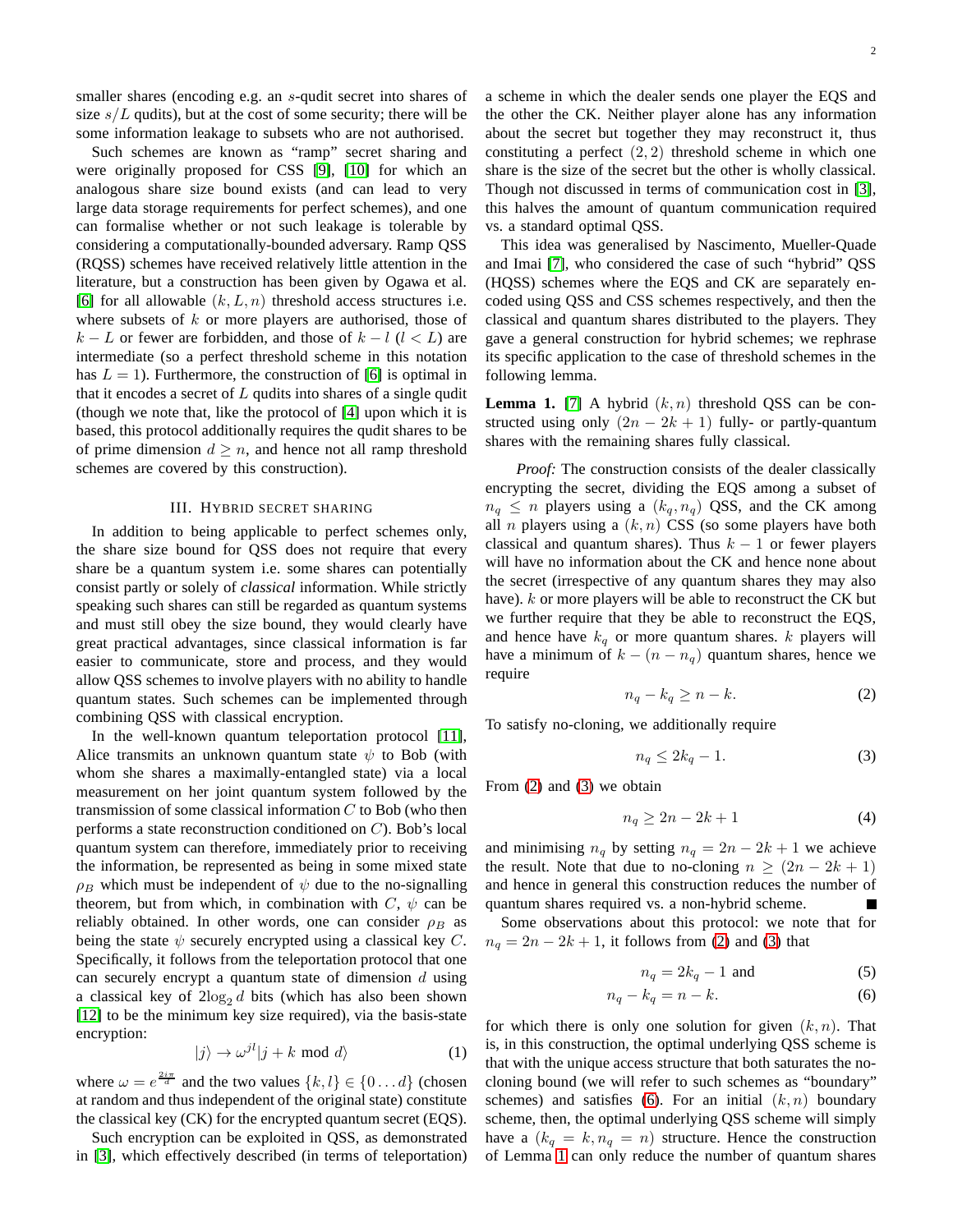

<span id="page-2-0"></span>Fig. 1. An example (6,7) HQSS protocol. A quantum secret  $\psi$  is encrypted to an EQS using a CK, then the EQS is split among the first 3 of 7 players using a  $(2,3)$  QSS and the CK among all 7 players using a  $(6,7)$  CSS. Any fewer than 6 players have no information about the CK, hence none about the secret. A subset of 6 or more players, however, can recover the CK and will also contain at least 2 of the 3 players with quantum shares, hence can also recover the EQS and decrypt to obtain the secret. Thus the overall scheme is a perfect (6,7) QSS scheme, but requiring only 3 quantum shares.

for non-boundary threshold schemes. An example of such an HQSS scheme is shown in Figure [1.](#page-2-0)

Assuming then that an *optimal* threshold QSS construction exists for the underlying  $(k_q, n_q)$  scheme with a secret of size  $d_s$  (as is always the case [\[4\]](#page-7-3) for prime  $d_s \geq n_q$ ), we can implement a  $(k, n)$  scheme with total dealer quantum communication, in qubits, of

<span id="page-2-4"></span>
$$
Q_{HQSS} = (2n - 2k + 1)\log_2(d_s).
$$
 (7)

All of the perfect hybrid schemes described in [\[7\]](#page-7-6) and later work by Singh and Srikanth [\[8\]](#page-7-7) are based on distributing the EQS using perfect QSS, which reduces the number of quantum shares but not their individual sizes. In the next section we demonstrate that one may reduce both.

## IV. HYBRID RAMP QSS SCHEMES

The above scheme combines perfect QSS and CSS schemes to create a perfect hybrid QSS. We note that, if one instead combines a *ramp* QSS scheme with a perfect CSS scheme, one can potentially also create a perfect hybrid ramp QSS (HRQSS) scheme, despite the presence of intermediate sets with respect to the underlying RQSS scheme. If the shares are distributed in such a way that any subset of players with partial information on the EQS has no information on the CK, then overall the subset has no information about the original secret and hence is forbidden. In this case there are no longer any intermediate sets and the scheme is perfect.

To this end, the same general construction used in Lemma [1](#page-1-3) can be used, but with a  $(k_{qr}, L_{qr}, n_{qr})$  underlying RQSS instead of a  $(k_q, n_q)$  QSS. By the same reasoning as [\(2\)](#page-1-0) we have the requirement

<span id="page-2-1"></span>
$$
n_{qr} - k_{qr} \ge n - k \tag{8}
$$

Since clearly  $n_{qr} \leq n$ , it follows from [\(8\)](#page-2-1) that  $k_{qr} \leq k$ , and hence any intermediate subset of the RQSS will be forbidden

with respect to the CK and hence the secret, as required. There is, however, one important difference from the previous case: Since gaining information about an unknown quantum state implies disturbance of that state [\[13\]](#page-7-12), for any  $k_{qr}$  players to have complete knowledge of the secret requires that the complementary sets of  $n_{qr} - k_{qr}$  players have no knowledge of the secret. In a  $(k_{qr}, L_{qr}, n_{qr})$  RQSS scheme a subset of more than  $k_{qr}-L_{qr}$  players has some knowledge of the secret, hence we require for such a scheme that

<span id="page-2-2"></span>
$$
n_{qr} - k_{qr} \le k_{qr} - L_{qr}, \text{ thus}
$$

$$
n_{qr} \le 2k_{qr} - L_{qr}.
$$
 (9)

Hence we cannot have  $n_{qr} = 2k_{qr} - 1$  (except in the trivial  $L_{qr} = 1$  case) and simply replace the underlying boundary QSS with an RQSS. Instead we must use an RQSS which, we will see, in general has more quantum shares than the QSS in our previous construction (though still fewer than a standard  $(k, n)$  QSS), but the quantum shares are smaller. We find the following result:

**Theorem 2.** One may construct a perfect  $(k, n)$  threshold scheme with secret size  $\log_2 d_s$  qubits and  $n_{qr}$  partly- or fullyquantum shares (where  $2n-2k+1 \leq n_{qr} \leq n$ ) with shares of size  $\frac{\log_2 d_s}{1-2\frac{n-k}{nqr}}$  qubits, for a total dealer quantum communication cost, in qubits, of

<span id="page-2-3"></span>
$$
Q_{HQRSS} = \frac{\log_2 d_s}{1 - 2\frac{n - k}{n_{qr}}},\tag{10}
$$

provided that an optimal  $(k_{qr}, L_{qr}, n_{qr})$  RQSS exists for a secret of size  $d_s$ , where  $k_{qr} = n_{qr} - (n - k)$  and  $L_{qr} =$  $2k_{qr} - n_{qr}.$ 

*Proof:* An optimal  $(k_{qr}, L_{qr}, n_{qr})$  RQSS protocol has share size  $\frac{n_{qr}}{L_{qr}} \log_2 d_s$  qubits, (we can always, though not exclusively, construct such protocols [\[6\]](#page-7-5) for shares of prime dimension  $\geq n_{qr}$ ). For given  $n_{qr}$ , we wish to minimise

$$
\frac{n_{qr}}{L_{qr}} \ge \frac{1}{2\frac{k_{qr}}{n_{qr}} - 1} \tag{11}
$$

subject to [\(9\)](#page-2-2) and [\(8\)](#page-2-1). We can do this by setting

$$
k_{qr} = n_{qr} - (n - k) \tag{12}
$$

$$
L_{qr} = 2k_{qr} - n_{qr}.\tag{13}
$$

We therefore, as in the HQSS case, encrypt the secret using a CK of  $2 \log_2 d_s$  bits and distribute the CK among the players using a  $(k, n)$  threshold CSS scheme, then distribute the corresponding EQS among  $n_{qr}$  of the players using an optimal  $(k_{qr}, L_{qr}, n_{qr})$  RQSS scheme satisfying the above parameters.

As seen from [\(10\)](#page-2-3), the dealer's quantum communication cost  $Q_{HQRSS}$  decreases as  $n_{qr}$  increases and hence is at its lowest when  $n_{qr} = n$  i.e. when all n shares have a small quantum element of size  $(\log_2 d_s)/n_{qr}$ , in which case the total quantum communication cost is

$$
Qmin_{HQRSS} = \frac{n \log_2 d_s}{2k - n}.
$$
\n(14)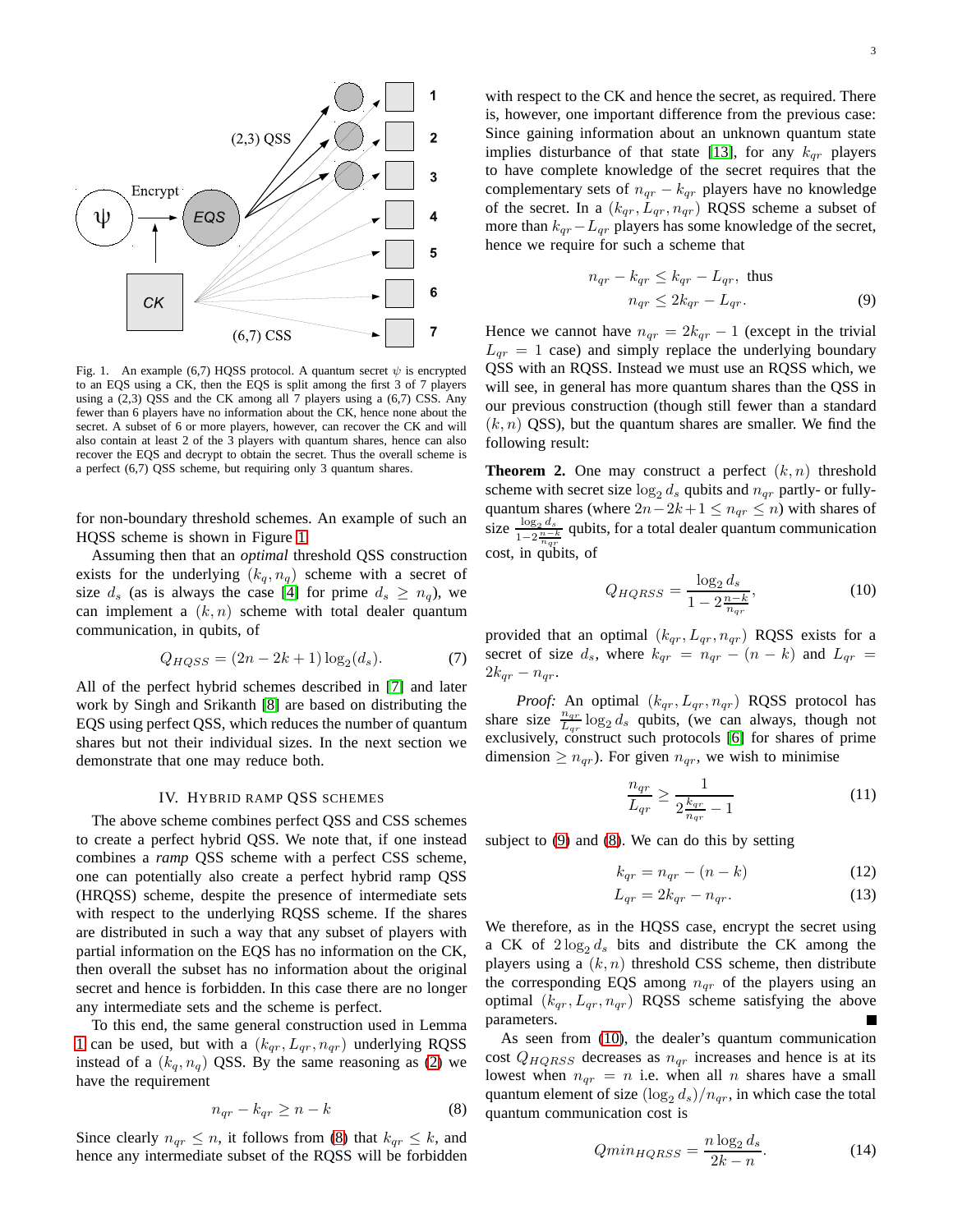The minimum number of quantum shares (and hence the largest cost) occurs when  $n_{qr} = 2n - 2k + 1$  and  $L_{qr} = 1$ i.e. the HQSS case of Lemma [1,](#page-1-3) with a cost given by [\(7\)](#page-2-4). In general, then, this scheme has a lower cost than the HQSS construction.

Hence we have a range of possible protocols; we can use fewer, larger quantum shares (as would be suitable when e.g. many players can only process classical information) or more, smaller quantum shares (suitable when e.g. more players can process quantum information, but with small communication or storage capacities), with the latter option giving the smallest overall quantum system distributed by the dealer.

#### <span id="page-3-0"></span>V. BOUNDS ON QUANTUM AND CLASSICAL SHARE SIZE

In our above constructions of perfect QSS schemes, involving both quantum and classical elements to the player shares, we have only considered optimisation with respect to the quantum communication cost. It is straightforward, however, to derive a joint bound on both quantum and classical share sizes, by a simple generalisation of the proof of the quantum share size bound given in [\[5\]](#page-7-4) (since that bound was ultimately established by referring to classical communication cost), which we give below, using much of the same reasoning as [\[5\]](#page-7-4).

**Theorem 3.** A perfect QSS scheme sharing an arbitrary quantum secret of dimension  $d_s$  requires shares with quantum elements of dimension  $d_q$  and classical elements of dimension  $d_c$  such that, for every important share (those which can affect whether or not a subset is authorised),  $2 \log_2 d_q + \log_2 d_c \geq$  $2\log_2 d_s$ .

*Proof:* As shown in [\[5\]](#page-7-4), if an arbitrary d-dimensional quantum secret  $\psi$  is encoded into a state of n shares  $\phi_{p_1p_2...p_n}$ , such that a subset of shares P can fully recover  $\psi$  in the absence of any assistance from the complementary subset P, then the subset P can also, without assistance, *alter* the secret  $\psi$  to a new arbitrary d-dimensional state  $\psi'$ , such that a recovery procedure that would originally have recovered  $\psi$ will now recover  $\psi'$ .

Consider now a perfect pure-state QSS (i.e. the combined state of all players for a given secret is pure), for a  $d_s$ dimensional secret  $\psi_{d_s}$ , and a forbidden subset of players F such that  $F$  can be made authorised by adding one additional player. For a perfect scheme, it is clear that such a subset must always exist (and can be found for any given player with an important share). Additionally, in a pure-state QSS, it is known [\[4\]](#page-7-3) that the complement of any unauthorised subset is authorised, so the complementary subset  $\overline{F}$  of F will be authorised.

The subset  $\overline{F}$  can therefore replace  $\psi_{d_s}$  with an arbitrary  $d_s$ dimensional secret  $\psi_{d'_{s}}$ . They can then choose an appropriate player  $p_a$  and pass that player's share (which we will take to be a quantum share of dimension  $d_q$  and a classical share of dimension  $d_c$ , abbreviated  $(d_q, d_c)$  to the subset F, such that the resultant subset  $F p_a$  will be authorised and able to recover the new secret  $\psi_{d'_{s}}$ . Consequently, this construction provides a mechanism to transfer an arbitrary quantum state

 $\psi_{d'_{s}}$  of dimension  $d_{s}$  between parties by transferring a share of dimension  $(d_q, d_c)$  (note though that this mechanism may require the parties to additionally share some pre-existing entanglement). Since any perfect mixed-state QSS can be represented as a perfect pure-state QSS with some shares discarded [\[4\]](#page-7-3), mixed-state QSS schemes also imply the existence of such a mechanism.

Consider now the case of two parties, Alice and Bob, who share a cat state  $\sum_{i=0}^{d_s}|i\rangle_A|i\rangle_B$ . By the simple generalisation of superdense coding [\[14\]](#page-7-13), Alice may locally encode one of  $d_s^2$ classical states into this state, and thus communicate  $2 \log_2 d_s$ classical bits to Bob by transferring her  $d_s$ -dimensional half of the state to him. Hence if Alice and Bob possess appropriate states to make use of the QSS mechanism above, Alice can transfer to Bob a state of dimension  $(d_q, d_c)$  and thereby transfer a state of dimension  $d_s$  and hence communicate  $2 \log_2 d_s$  classical bits.

However, it has been proven [\[15\]](#page-7-14) that to communicate  $2 \log_2 d$  classic bits using quantum states, even in the presence of pre-existing entanglement, requires the communication of a quantum state of dimension  $\geq d$ . Hence transferring a quantum state of dimension  $d_q$  can communicate at most  $2 \log_2 d_q$ bits. Since the entanglement-assisted classical capacity of a channel is additive (and the entanglement-assisted capacity of a perfect classical channel is simply its classical capacity) [\[16\]](#page-7-15), transferring a state  $d_q$  and  $\log_2 d_c$  classical bits can transfer at most  $2 \log_2 d_q + \log_2 d_c$  bits. Hence communicating  $2 \log_2 d_s$ bits in total via this method (as we have shown can be achieved given the existence of a perfect QSS with this share size) requires that

<span id="page-3-1"></span>
$$
\log_2 d_c + 2\log_2 d_q \ge 2\log_2 d_s \tag{15}
$$

and hence this bound must be satisfied by all important shares of any perfect QSS.

We require a CK of  $2 \log_2 d_s$  bits to classically encrypt a secret of size  $d_s$ , and a perfect CSS requires classical share sizes  $\log_2 d_c$  to be at least as large as the classical secret. Hence (since we clearly require  $d_q > 0$  for a quantum secret), if using a hybrid construction in which the quantum secret is securely classically encrypted, we cannot saturate the bound [\(15\)](#page-3-1) using a perfect CSS. We show in the next section that, however, we can saturate this bound, and produce a perfect overall QSS, using a hybrid scheme in which both underlying QSS and CSS schemes are ramp schemes.

## VI. DOUBLY-RAMP OPTIMAL HRQSS

Our construction for such a hybrid scheme will be much as before: encrypt the quantum secret using a CK, then distribute the EQS and CK using a QSS and CSS respectively. In general, however, if both underlying schemes are ramp schemes, certain subsets of players will be intermediate subsets with respect to both the EQS and CK i.e. they will have some partial information about both, and hence in general be able to construct some partial information about the secret, making the scheme imperfect.

We find, though, that one can construct schemes which distribute the information in such a way that such subsets,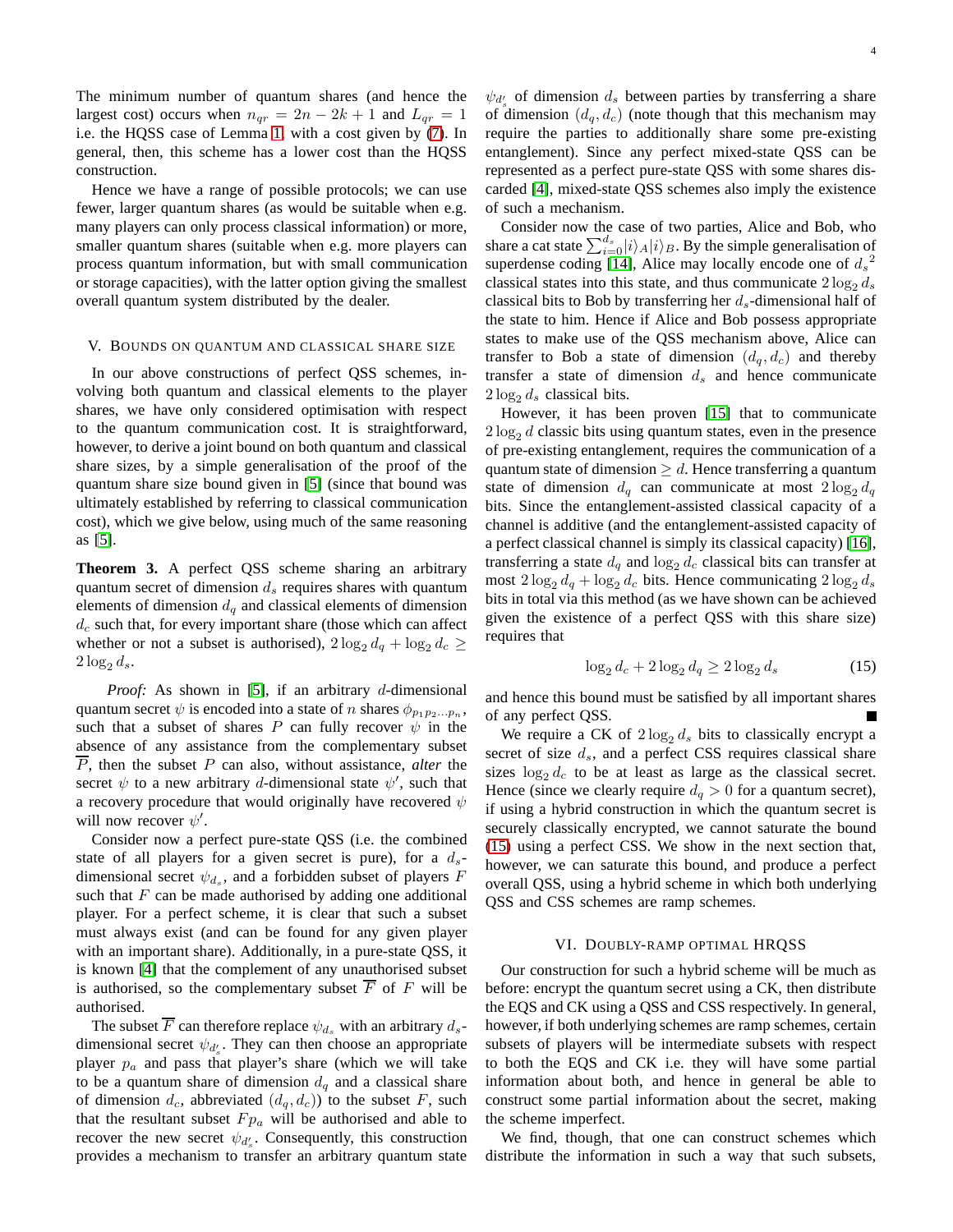despite having partial information on both EQS and CK, have no information about the original quantum secret. Hence we can use both quantum and classical ramp schemes in a hybrid scheme, reducing the amount of classical communication required by the dealer and the size of the classical element of individual shares.

We will describe such schemes as optimal if the size of the largest quantum share element is the smallest possible and all shares saturate the bound [\(15\)](#page-3-1) i.e. given the size of the quantum elements, the classical elements are also the smallest possible. (In our examples below, all of the quantum elements are of equal size, likewise the classical elements).

## *A.* (n, n) *protocols*

A relatively simple example occurs for the  $(n, n)$  access structure, for which we find the following result:

**Theorem 4.** One can construct an optimal perfect  $(n, n)$ hybrid threshold QSS encoding an n-qudit secret (where the qudits are of equal but arbitrary dimension).

*Proof:* Separately encrypt each qudit  $q_i$  using a 2-dit CK  $k_i$  via the standard classical encryption protocol [\(1\)](#page-1-4). Distribute each encrypted qudit to a different player  $i$ , and distribute the corresponding  $K_i$  to the remaining  $n-1$  players using an  $(n-1, n-1)$  threshold CSS<sup>[2](#page-4-0)</sup>. Thus *n* players will have all qudits and the corresponding CK for each qudit, hence be able to recover the secret. Any fewer than  $n$  players will, for any given  $q_i$ , lack either the encrypted qudit and/or sufficient shares to have any information about the corresponding  $K_i$ , and hence have no information about the secret.

The total quantum communication is simply the size of the secret and hence can be no smaller, and since every quantum share is of equal size, this also minimises the size of the largest quantum share. The share sizes (each player receives 2 classical dits for  $n - 1$  of the  $K_i$  for a total of  $2(n - 1)$ dits and 1 qudit per share, for an  $n$ -qudit secret) saturate the bound [15,](#page-3-1) hence the scheme is optimal.

We note that in the above construction (for which the  $(2, 2)$  case with a 1-qubit secret is simply the teleportation scheme of [\[3\]](#page-7-2)), even though each *individual* CSS for a given CK  $K_i$  is perfect (as is the overall HRQSS), the overall CSS scheme for the complete CK (consisting of all  $K_i$ ) is a  $(k, L, n) = (n, 2, n)$  ramp scheme. Any set of  $n - 2$  players has no information about any  $K_i$ , while  $n-1$  players will have complete information about a single  $K_i$  and none about any of the others i.e. they will have partial information about the complete CK. Interestingly, the overall scheme is optimal despite this ramp CSS (RCSS) scheme not being optimal, in the sense that the classical share size of  $2(n-1)$  dits is greater than the secret size of  $2n$  dits divided by  $L = 2$ .

# *B.*  $(n-1, n)$  *protocols*

The  $(n, n)$  access structure allows for a relatively simple construction which does not readily extend to other access structures. As discussed below, however, we have found a more complex approach which can be used to generate various cases of  $(n, n - 1)$  protocols. The underlying reasoning does share a common idea with the  $(n, n)$  protocol: since, as discussed above, we can perform a 2-bit classical encryption of a qubit (which can also be thought of as applying one of the four Pauli operations  $\{I, X, Y, Z\}$  to that qubit at random), then we can construct a classical key for an encrypted multi-qubit state from the keys for the individual encrypted qubits. If the qubits and information about the key are distributed in an HRQSS such a way that a subset of players only receives classical information pertaining to the qubits they do not possess, then overall they have no information on the quantum secret.

We first define the code space we will be be using for our underlying QSS scheme. Let  $|s; t\rangle$  with  $\{s, t\} \in \{0, 1\}$  be the 2-qubit eigenstates satisfying

$$
X \otimes X|s;t\rangle = (-1)^s|s;t\rangle, \text{ and } (16)
$$

$$
Z \otimes Z|s;t\rangle = (-1)^t|s;t\rangle.
$$
 (17)

(These are also the four Bell states:  $|0,0\rangle = |\Phi^+\rangle, |1,0\rangle =$  $|\Phi^{-}\rangle$ ,  $|0,1\rangle = |\Psi^{+}\rangle$  and  $|1,1\rangle = |\Psi^{-}\rangle$ ). Define a state of  $n = 2m$  qubits

$$
|\mathbf{s};\mathbf{t}\rangle \equiv |s_1;t_1\rangle \otimes |s_2;t_2\rangle \otimes \cdots \otimes |s_m;t_m\rangle \tag{18}
$$

where  $s = (s_1, s_2, ..., s_m)$  and  $t = (t_1, t_2, ..., t_m)$  are two sequences of  $m$  bits each.

Consider now the stabiliser group  $G_s$  acting on  $n = 2m$ qubits, with two generators:

$$
G_s = \langle X^{\otimes n}, Z^{\otimes n} \rangle. \tag{19}
$$

Our code space  $C$ , in which we encode our quantum secret, will be the *n*-qubit subspace stabilised by  $G_s$ . It can easily be verified that  $g|\mathbf{s}; \mathbf{t}\rangle = |\mathbf{s}; \mathbf{t}\rangle$  for all four elements  $g \in G_s$  if and only if  $\sum_{k=1}^{m} s_k = 0$  and  $\sum_{k=1}^{m} t_k = 0$  (with all summations done mod 2 here and henceforth), thus we can write  $C$  as

$$
\mathcal{C} = \text{span}\left\{ |\mathbf{s}; \mathbf{t}\rangle \; \Big| \; \sum_{k=1}^{m} s_k = 0 \; , \; \sum_{k=1}^{m} t_k = 0 \right\} \; . \tag{20}
$$

We see that this code can correct 1 erasure error: should a qubit go missing, the remaining players can replace it with a new qubit in some arbitrary state, then collectively measure the values of the stabilisers  $X^{\otimes n}$  and  $Z^{\otimes n}$  on the new set of  $n$  qubits, projecting the state back into the code space up to an error on the replacement qubit. Any error (indicated by the measured stabiliser values) can be corrected by applying a  $Z$  and/or  $X$  operation to the new qubit, thus recovering the original state.

We wish to classically encrypt our encoded secret within this code space, and so introduce further notation to describe our classical encryption. Denote the four Pauli operations by  $B_{pq}$   $(p, q \in \{0, 1\})$  as follows:

$$
B_{00} \equiv I
$$
,  $B_{01} \equiv X$ ,  $B_{10} \equiv Z$   $B_{11} \equiv ZX = -iY$ . (21)

Then the 2-qubit states  $|s, t\rangle$  satisfy

<span id="page-4-1"></span>
$$
B_{pq} \otimes I|s;t\rangle = (-1)^{sq}|s+p;t+q\rangle \tag{22}
$$

<span id="page-4-2"></span>
$$
I \otimes B_{pq}|s;t\rangle = (-1)^{p(q+t)}|s+p;t+q\rangle.
$$
 (23)

<span id="page-4-0"></span> ${}^{2}$ An  $(n, n)$  CSS with a d-dimensional secret can be constructed using ddimensional shares for any  $n$  and  $d$ , by randomly choosing the values of any  $n - 1$  shares, and choosing the value of the final share such that summation of all the shares modulo  $d$  is equal to the secret.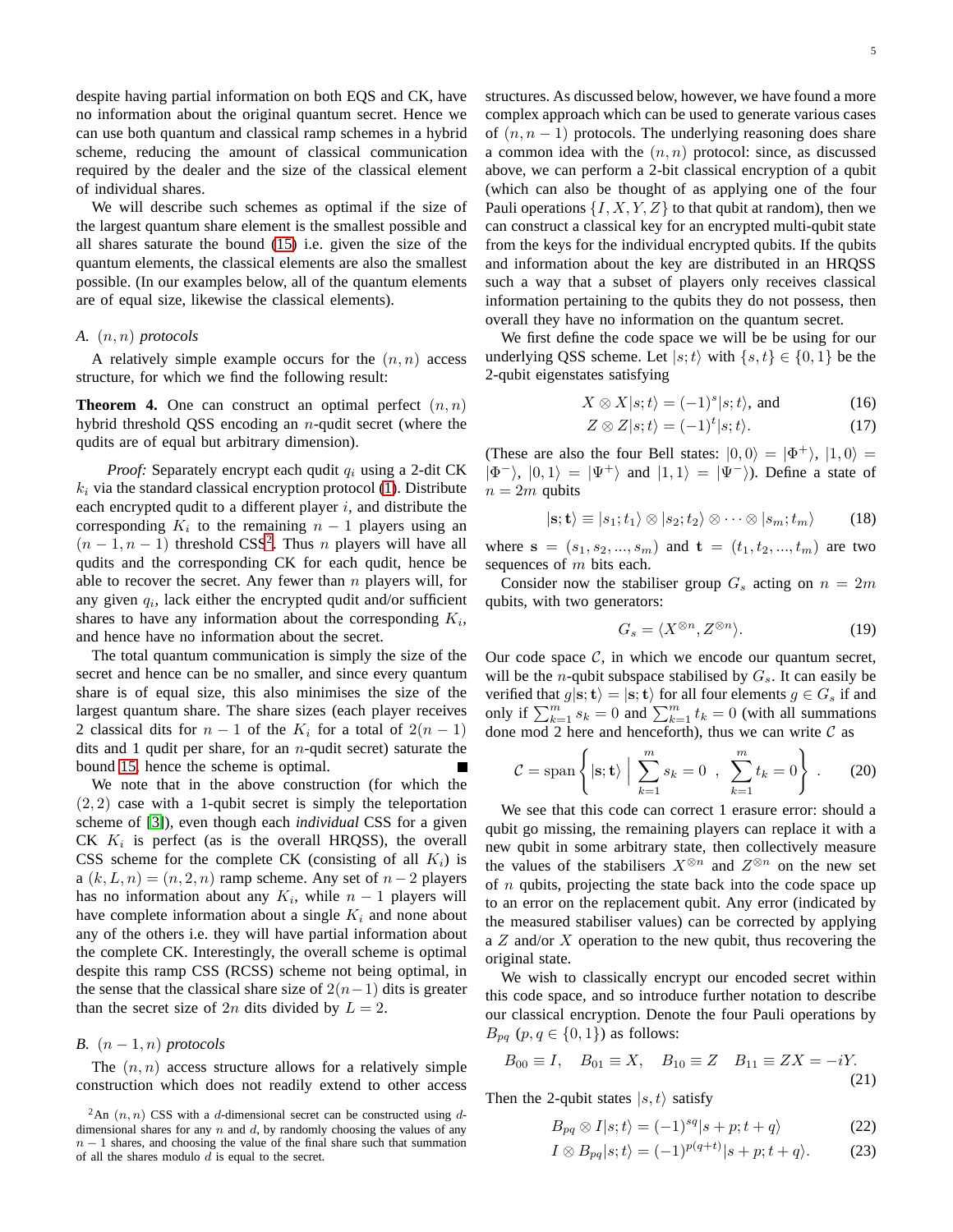6

Given two *n*-bit strings  $\mathbf{p} = (p_1, p_2, ..., p_n)$  and  $\mathbf{q} =$  $(q_1, q_2, ..., q_n)$ , we denote

<span id="page-5-0"></span>
$$
B_{\mathbf{pq}} = B_{p_1q_1} \otimes B_{p_2q_2} \otimes \cdots \otimes B_{p_nq_n}.
$$
 (24)

It follows from [\(24\)](#page-5-0), [\(22\)](#page-4-1) and [\(23\)](#page-4-2) that  $B_{pq}|\psi\rangle \in \mathcal{C}$  for all  $|\psi\rangle \in C$  if and only if  $\sum_{k=1}^{n} p_k = \sum_{k=1}^{n} q_k = 0$ .

Consider now a quantum secret  $|\psi\rangle \in \mathcal{C}$ . The dealer picks, with uniform probability, two *n*-bit strings  $\mathbf{p} = (p_1, p_2, ..., p_n)$ and  $\mathbf{q} = (q_1, q_2, ..., q_n)$  (to remain within the code space, we require that  $\sum_{k=1}^{n} p_k = \sum_{k=1}^{n} q_k = 0$ , thus there are only  $2^{2(n-1)}$  possibilities for the two strings) and applies the operator  $B_{pq}$  to produce the EQS

$$
|\psi_{\mathbf{pq}}\rangle = B_{\mathbf{pq}}|\psi\rangle.
$$
 (25)

Note also, however, that the stabiliser generators  $X^{\otimes n}$  and  $Z^{\otimes n}$  (which leave the secret unchanged) can be expressed as operators  $B_{\mathbf{p}'\mathbf{q}'}$ , and that, up to an irrelevant overall phase, products of  $B$  operators are  $B$  operators themselves i.e.

$$
B_{\mathbf{p}\mathbf{q}}B_{\mathbf{p}'\mathbf{q}'} = \pm B_{(\mathbf{p}+\mathbf{p}')(\mathbf{q}+\mathbf{q}')}.\tag{26}
$$

Thus, up to an overall phase, there are four equivalent operators  $B_{pq}$  for a given transformation of the secret (the original  $B_{pq}$  combined with one, both, or neither of the two stabiliser generators), for a total of  $2^{2(n-1)-2} = 2^{2(n-2)}$ distinct transformations of the secret. Hence our CK consists of  $2(n-2)$  bits of information, as is required for an  $(n-2)$ qubit secret. Similarly, defining  $\bar{\mathbf{p}} = (p_1+1, p_2+1, \dots, p_n+1)$ and similarly for  $\bar{q}$  we have that

<span id="page-5-1"></span>
$$
|\psi_{\mathbf{pq}}\rangle = \pm |\psi_{\mathbf{p}\bar{\mathbf{q}}}\rangle = \pm |\psi_{\mathbf{\bar{p}}\mathbf{q}}\rangle = \pm |\psi_{\mathbf{\bar{p}}\bar{\mathbf{q}}}\rangle. \tag{27}
$$

The dealer distributes the EQS by sending each player a qubit; since the EQS is within the code space, any  $n - 1$ players will be able to recover it. The overall quantum secret is of size  $n - 2$  qubits and each player receives 1 qubit, thus the scheme is optimal with respect to the quantum share size (since player shares are the smallest possible quantum system: 1 qubit). From the share size bound for perfect QSS schemes it is implicitly clear that the distribution of the EQS constitutes an RQSS (since the quantum shares are smaller than the EQS).

To have an optimal overall HRQSS scheme for this quantum secret we see from [\(15\)](#page-3-1) that the classical share size must be  $2((n-2)-1) = 2(n-3)$  bits. We therefore require an RCSS scheme distributing the the  $2(n-2)$  classical bits of information in the CK (strings p and q, up to the equivalency relations discussed above which mean that the strings are each n bits long but carry  $n-2$  bits of information about the EQS) to the players using shares of this size. A convenient feature of our construction is that a scheme which works for one of p and q can also be used to distribute the other, so we will consider only a scheme for distributing the information in p, with each player receiving  $n - 3$  bits.

We now describe, in terms of the distribution of p, the classical schemes we have found for specific player numbers n. These are all of the form that subsets of  $n - 1$  players receive complete information (as required), those of  $n - 2$ players receive one (useless) bit of information on the CK, and fewer than n−2 players receive no information. For a subset of

| Player 1 | $x_1$   | $y_1$    | $x_2 + x_3 + y_3 + y_4 + p_4 + p_5$ |
|----------|---------|----------|-------------------------------------|
| Player 2 | $x_2$   | $y_2$    | $x_3 + x_4 + y_4 + y_5 + p_5 + p_1$ |
| Player 3 | $x_3$   | $y_3$    | $x_4 + x_5 + y_5 + y_6 + p_6 + p_1$ |
| Player 4 | $x_4$   | $^{y_4}$ | $x_5 + x_6 + y_6 + y_1 + p_1 + p_3$ |
| Player 5 | $x_{5}$ | $y_5$    | $x_6 + x_1 + y_1 + y_2 + p_2 + p_3$ |
| Player 6 | $x_6$   | У6       | $x_1 + x_2 + y_2 + y_3 + p_3 + p_5$ |

<span id="page-5-2"></span>TABLE I LISTING OF BITS RECEIVED BY PLAYERS IN THE 6-PLAYER RCSS SCHEME

players to possess useful classical information on the quantum secret, they must have some information corresponding to the qubits they also possess (e.g. a subset of players 1,2 and 3 must have some information on the bits  $p_1$ ,  $p_2$  and/or  $p_3$ . Note that since  $\sum_k p_k = 0$ , knowing the complement of such bits can provide such information (e.g. if there were 4 bits in total, knowing  $p_4 + p_1$  would also give  $p_2 + p_3$ ).

*1) 4 players:* In this case the dealer generates a single additional random bit  $z$ , and distributes to each player  $k$  the bit  $p_{\sigma(k)} + z$  using the permutation

$$
\sigma = \left( \begin{array}{rrr} 1 & 2 & 3 & 4 \\ 1 & 4 & 2 & 3 \end{array} \right) . \tag{28}
$$

so e.g. player 1 receives  $p_1 + z$ , player 2 receives  $p_4 + z$  etc. Since they do not know  $z$ , no player alone has any information on the secret **p**. Since  $\sum_k p_k = 0$  and  $4z = 0$  mod 2, 3 players know that the missing player's bit is equal to the sum of their bits, and can thus determine all 4 bits (not knowing  $z$ , they could have either  $p$  or  $\bar{p}$  but these are equivalent as per [\(27\)](#page-5-1).

Two players can find out  $p_{\sigma(i)} + p_{\sigma(j)} = p_{5-\sigma(i)} + p_{5-\sigma(j)}$ , but the construction of  $\sigma$  is such that no pair  $(\sigma(i), \sigma(j))$  is  $(i, j)$  or  $(5 - i, 5 - j)$  for any  $i \neq j$ . E.g. players 1 and 4 can obtain  $p_1 + p_4 = p_2 + p_3$  but since they only possess qubits 1 and 2 this gives no overall information on the quantum secret. Thus by applying this scheme to the distribution of p and  $q$  (with independently generated values of  $z$  for each) we produce an optimal (3, 4) HRQSS.

*2) 6 players:* For 6 players the classical secret size (for p alone) is  $n - 2 = 4$  bits, and each player receives  $n - 3 = 3$ bits of information. The dealer generates additional random variables  $x_1, x_2, \ldots, x_6$  and  $y_1, y_2, \ldots, y_6$ , requiring that

<span id="page-5-3"></span>
$$
\sum_{i=1}^{6} x_i = 0
$$
 (29)

(but with no such constraint on the  $y_i$ ). Each player k receives the following 3 bits:  $x_k$ ,  $y_k$  and

$$
s_k = x_{k+1} + x_{k+2} + y_{k+2} + y_{k+3} + p_{k+3}
$$
  
+  $(p_{k-1}$  (if k even) or  $p_{k-2}$  (if k odd)). (30)

The complete set of received bits is given in Table [I.](#page-5-2) We now consider key examples, which suffice to show the scheme works in all cases.

*a) Example 1: 4 adjacent players:* If players 1,2,3 and 4 collaborate, they know  $x_1$  to  $x_4$  and  $y_1$  to  $y_4$  and can subtract these (and the complement  $x_5 + x_6 = x_1 + x_2 + x_3 + x_4$ , using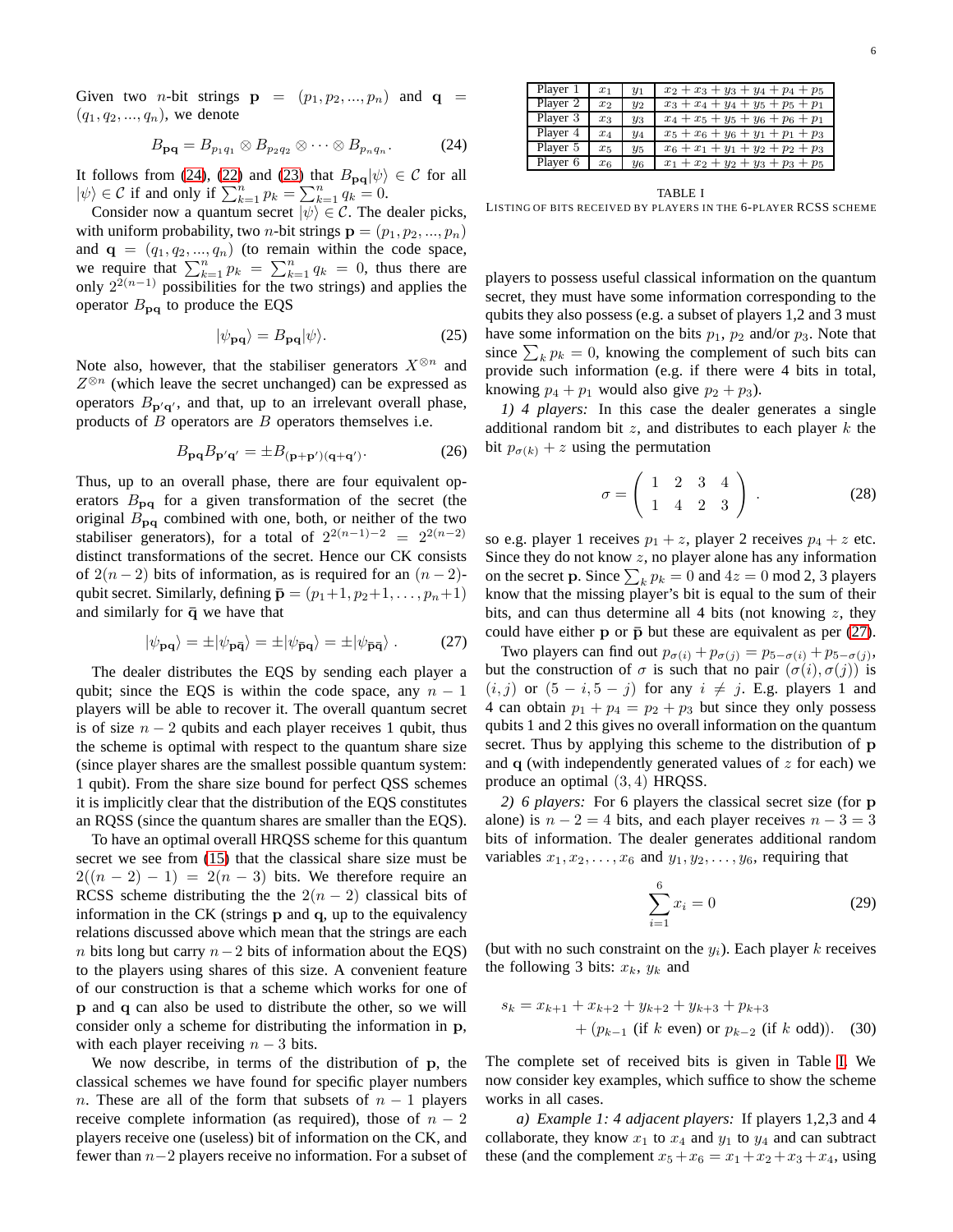[\(29\)](#page-5-3) from their  $s_k$  bits, leaving knowledge of:

$$
1 : p_4 + p_5
$$
  
\n
$$
2 : y_5 + p_5 + p_1
$$
  
\n
$$
3 : x_5 + y_5 + y_6 + p_6 + p_1
$$
  
\n
$$
4 : y_6 + p_1 + p_3.
$$

Variable  $y_6$  appears only in bit 4, so cannot be eliminated, making bit 4 useless to the players. The same occurs with  $x_5$  (since  $x_6$  does not appear) and bit 3. With bits 3 and 4 excluded,  $y_5$  appears only in bit 2, rendering it useless, and the only information the players have is the value of  $p_4+p_5$  =  $p_1 + p_2 + p_3 + p_6$ , which doesn't help them since they don't have qubit 5 or qubit 6.

If instead we have players 2 to 5 (we require a second example due to the odd/even dependence in the distributed bits), they know the corresponding  $x$  and  $y$  values and hence from their  $s_k$  bits they know:

$$
2 : p_5 + p_1
$$
  
\n
$$
3 : y_6 + p_6 + p_1
$$
  
\n
$$
4 : x_6 + y_6 + y_1 + p_1 + p_3
$$
  
\n
$$
5 : y_1 + p_2 + p_3.
$$

Bit 4 is useless due to  $x_6$ , making bits 3 and 5 also useless due to  $y_6$  and  $y_1$  respectively and leaving the players with only  $p_5 + p_1 = p_2 + p_3 + p_4 + p_6$ , but lacking qubits 1 or 6 means the players have no knowledge of the secret. By cyclic permutation these examples cover all cases of 4 adjacent players.

*b) Example 2: 4 players, 3 adjacent:* If players 1,2,3 and 5 collaborate, by analogous reasoning to the above they know:

$$
1: y_4 + p_4 + p_5
$$
  
\n
$$
2: x_4 + y_4 + p_5 + p_1
$$
  
\n
$$
3: x_4 + y_6 + p_6 + p_1
$$
  
\n
$$
5: x_6 + p_2 + p_3
$$

Bit 3 is useless due to  $y_6$ . The players can sum bits 2 and 5 and eliminate  $x_4+x_6 = x_1+x_2+x_3+x_5$  to get  $y_4+p_1+p_2+p_3$ +  $p_5$ , then sum with bit 1 to get  $p_1+p_2+p_3+p_4=p_5+p_6$  which is their only bit of information, and useless without qubits 4 or 6.

If players 2,3,4 and 6 collaborate they know from their additional bits:

$$
2: y_5 + p_5 + p_1
$$
  
\n
$$
3: x_5 + y_5 + p_6 + p_1
$$
  
\n
$$
4: x_5 + y_1 + p_1 + p_3
$$
  
\n
$$
6: x_1 + p_3 + p_5
$$

Bit 4 is useless due to  $y_1$ . Eliminating  $y_5$  between bits 1 and 2 gives  $x_5 + p_5 + p_6$ , then eliminating  $x_5 + x_1$  with bit 6 gives  $p_1 + p_3 = p_2 + p_2 + p_5 + p_6$ , useless without qubits 3 or 5. By cyclic permutation these examples cover all cases of 4 players with 3 adjacent.

*c) Example 3: 4 players, 2 adjacent:* If players 1,2,4 and 5 collaborate they have

1: 
$$
x_3 + y_3 + p_4 + p_5
$$
  
\n2:  $x_3 + p_5 + p_1$   
\n4:  $x_6 + y_6 + p_1 + p_3$   
\n5:  $x_6 + p_2 + p_3$ 

Bits 1 and 4 are useless due to  $y_3$  and  $y_6$ . Eliminating  $x_3 + x_6$ between bits 2 and 4 gives  $p_1+p_2+p_3+p_5 = p_4+p_6$ , useless without qubits 3 or 6.

If players 2,3, 5 and 6 collaborate they have

| $2:x_4+y_4+p_5+p_1$  |
|----------------------|
| $3: x_4 + p_6 + p_1$ |
| $4: y_1 + p_1 + p_3$ |
| $6: x_1 + p_3 + p_5$ |

Bits 2 and 4 are useless due to  $y_4$  and  $y_1$ . Eliminating  $x_4 + x_1$ between bits 3 and 6 gives  $p_1 + p_3 + p_5 + p_6 = p_2 + p_4$ , useless without qubits 1 or 4. Cyclic permutation of the above examples covers all remaining cases, thus we have shown that no set of 4 players has any information on the quantum secret.

We still need to show that 5 players can recover all 4 bits of the classical secret, for which it is sufficient to show that they obtain 4 independent bits of information about the string p. Suppose players 1 to 5 collaborate. Using [\(29\)](#page-5-3) they know all values of  $x_k$  and all  $y_k$  except  $y_6$ . They therefore have access to the bits  $p_4 + p_5$ ,  $p_5 + p_1$ ,  $y_6 + p_6 + p_1$ ,  $y_6 + p_1 + p_3$ ,  $p_2 + p_3$ and  $p_3 + p_5$ . Eliminating  $y_6$  between the two bits containing it gives them access to the 4 independent bits  $p_4 + p_5$ ,  $p_5 + p_1$ ,  $p_3 + p_6$  and  $p_2 + p_3$ . If players 2 to 6 collaborate, they have access to  $p_4 + p_5$ ,  $p_5 + p_1$ ,  $p_6 + p_1$ ,  $y_1 + p_1 + p_3$ ,  $y_1 + p_2 + p_3$ and  $p_3+p_5$ , and can obtain 4 independent bits  $p_4+p_5$ ,  $p_5+p_1$ ,  $p_6 + p_1$  and  $p_1 + p_2$ . Other cases are covered through cyclic permutation. Hence all subsets of 5 players can recover the secret.

We have therefore demonstrated optimal  $(3, 4)$  and  $(5, 6)$ HRQSS schemes. We conjecture that one can construct such  $(n-1, n)$  schemes for 2n qubits for any value of n, however we note that the relative advantage in doing so decreases as  $n$ gets large: our ramp classical share size of  $2(n-3)$  classical bits, while optimal for the HRQSS, is only 2 bits less than the lower bound for a perfect CSS scheme. Thus the (3, 4) case is arguably the most important example, since the classical shares are half of what an optimal perfect CSS scheme would require in this case.

More significantly, this method of construction for HRQSS schemes holds great promise for adapting other QECCs from the wide class of stabiliser codes. By exploiting the structure of the underlying code and formulating the CSS element in terms of Pauli transformations on individual qubits, we reduced the problem to a purely classical one of constructing a suitable matching RCSS scheme for the underlying QSS scheme (we note that we are not aware of our particular RCSS schemes having appeared previously in the literature), for which we